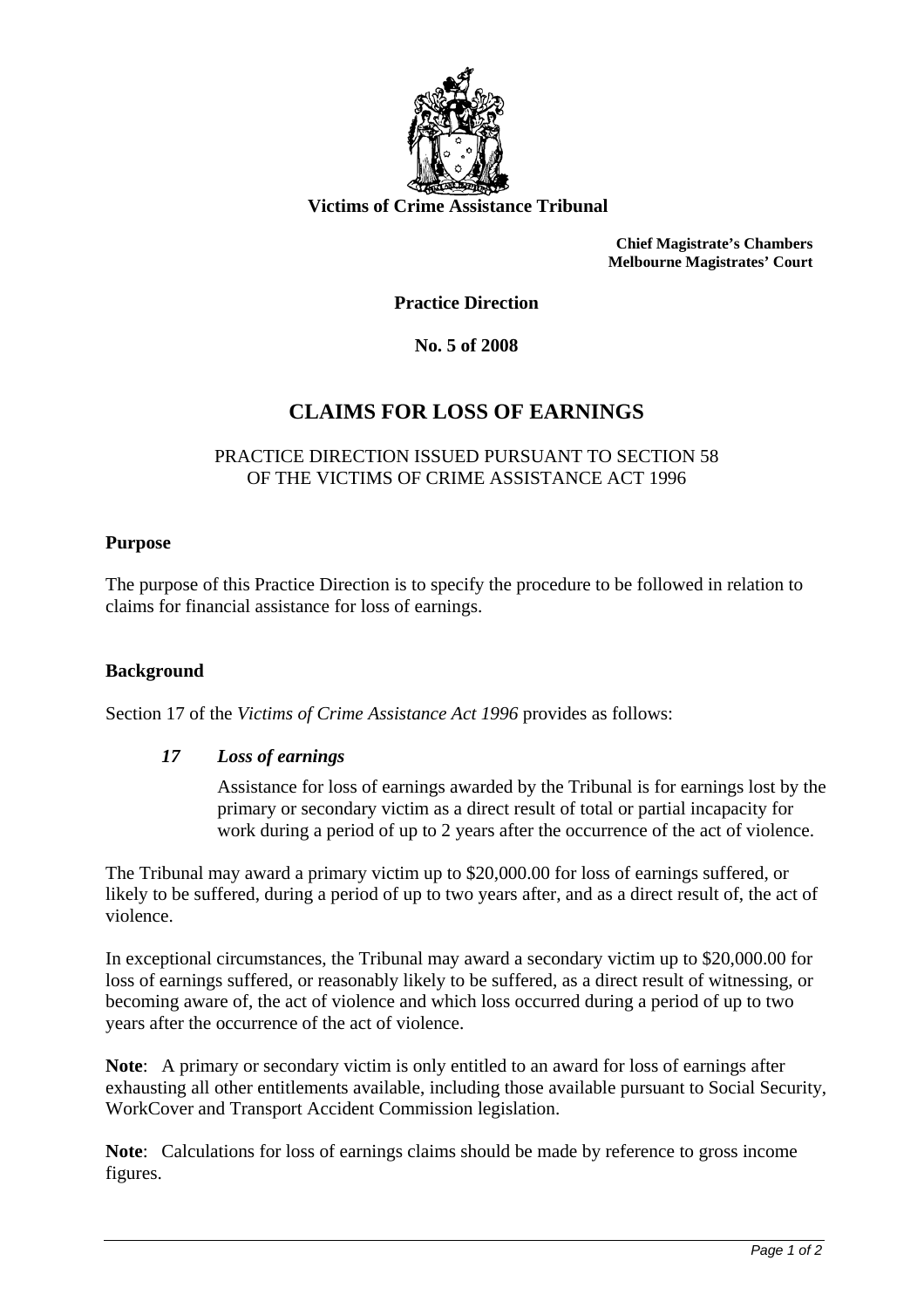## **Procedure for making a claim for loss of earnings**

An application for an award for loss of earnings shall be made in writing by filing the attached loss of earnings claim form. Claims for loss of earnings must be supported by documentation that verifies the figures used to calculate the amount claimed. This may include:

- (a) Advice in writing from the applicant's employer or, if self-employed, a statement detailing:
	- Number of days/weeks absent from work;
	- Reason for period of absence; and
	- Gross loss and how amount is calculated including particulars of the basis upon which notional pre-injury earnings have been determined.
- (b) Medical report/certificate specifying the nature of illness or injury causing partial or total work incapacity and the duration of such incapacity.
- (c) Documentation verifying:
	- WorkCover payments
	- **Transport Accident Commission payments**
	- Social Security payments
	- All other payments

received by the applicant or to which the applicant is or may be entitled during the period for which the loss of earnings claim is made.

- (d) If self-employed, tax returns for:
	- the three financial years before the act of violence; and
	- the financial years between the date of the act of violence and the end date of the period for which the loss of earnings claim is made.
- (e) Any other documentation relevant to the loss of earnings claim.

## **Revocation of previous Practice Direction**

This Practice Direction revokes Practice Direction 6/2003 (Loss of Earnings Claims).

## **Commencement**

This Practice Direction has effect from 1 January 2009.

**IAN L GRAY**  Chief Magistrate 11 December 2008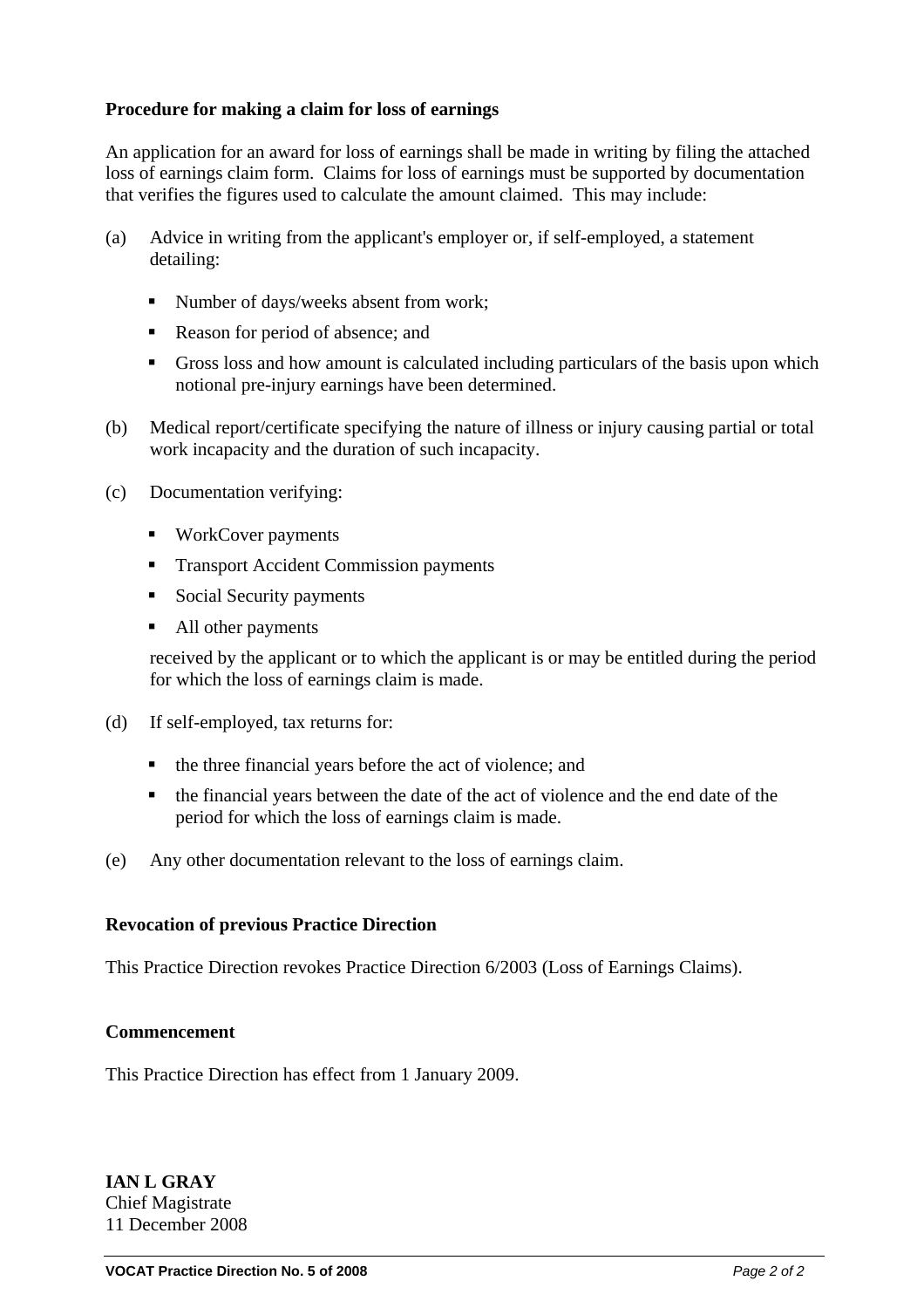

# **LOSS OF EARNINGS CLAIM FORM**

The Tribunal may award you assistance for loss of earnings as a direct result of total or partial incapacity to work during a period of up to two years after the occurrence of the act of violence.

## **IF YOU ARE CLAIMING FOR LOSS OF EARNINGS AND YOU ARE:**

- **1.** A PRIMARY VICTIM: The Tribunal may pay you up to \$20,000 for loss of earnings suffered, or likely to be suffered, as a direct result of the act of violence.
- **2. A SECONDARY VICTIM:** The Tribunal may pay up to \$20,000 for loss of earnings, suffered or reasonably likely to be suffered, as a direct result of witnessing or becoming aware of the act of violence.

## **NOTE: A Secondary Victim is ONLY entitled to loss of earnings in "exceptional circumstances".**

N.B. The Tribunal will pay you your "actual loss" of earnings for the relevant period less any amounts applicable in Section (3) listed below. **To be entitled to a payment, you must have exhausted all other entitlements.** 

#### **SUPPORTING MATERIAL REQUIRED TO BE FILED:**

*(The following list is a guide only. All claims should be supported by documentation which verifies the figures used to calculate the amount claimed***.)** 

## **1. EMPLOYMENT DETAILS**

#### **If salaried employee**

Written confirmation from employer detailing:-

- a) Gross Pre-injury earnings per week.
- b) Number of days/weeks absent from work.
- c) Reason for period of absence.
- d) Sick/Long Service/Recreation Leave payments;
- e) Gross loss of income and how amount is calculated.
- f) Any other supporting material.

#### **If self employed**

- a) Taxation returns for the last three Financial years before the act of violence.
- b) Any other supporting material.

## **2. INCAPACITY FOR WORK DETAILS**

Doctors Report/Certificate verifying details of illness/injury for the period for which you were unable to earn an income as a result of the act of violence.

## **3. OTHER PAYMENT DETAILS**

Details of:-

- a) Workcover payments.
- b) Transport Accident Commission payments.
- c) Social Security payments.
- d) Insurance payments.
- e) Any other payments.